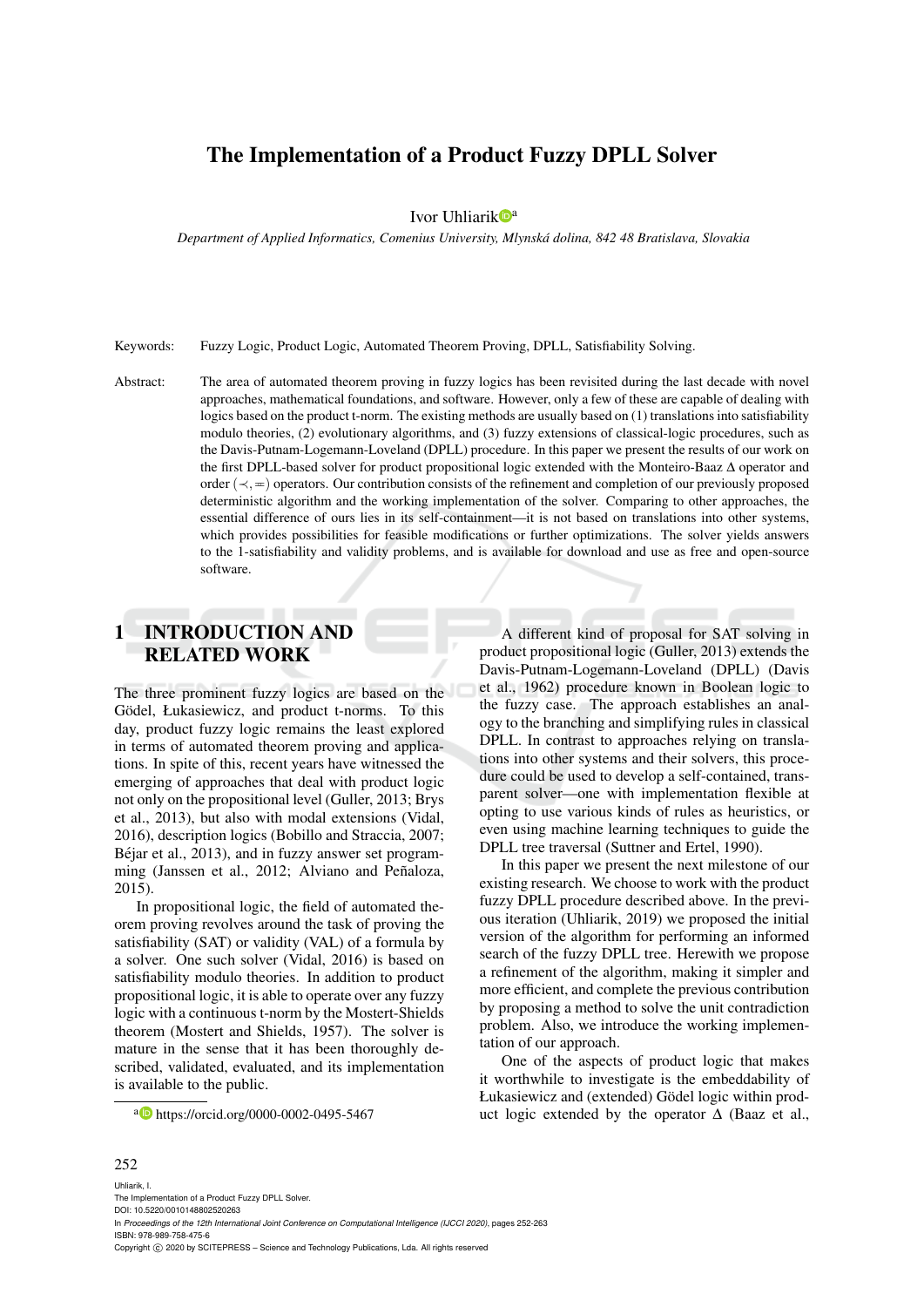1998). The idea to develop a solver around the product t-norm that would be able to work uniformly with the three logics and, by the Mostert-Shields theorem, also all other continuous t-norm-based ones, is indeed attractive. This is the reason we choose to work with ∆-extended product logic.

The rest of this paper is structured as follows. In Section 2 we revisit the preliminary notions that are necessary to understand later text. Section 3 describes the algorithms performing the translation of formulae into normal form and the informed search of the DPLL tree. In the same section we also present our full approach to applying the unit contradiction rule, one of the fuzzy DPLL rules. Next, in Section 4 we describe our implementation of the solver. Section 5 lays down the information resulting from the evaluation of the implementation. Finally, we conclude the paper in Section 6 and list future work.

### 2 PRELIMINARIES

In this section we introduce the concepts needed for the understanding of later sections of this paper. We define the syntax and semantics of ∆-extended product propositional logic, the order clausal form and its elements, and the product fuzzy DPLL procedure.

#### 2.1 Product Propositional Logic

This work is focused on dealing with product propositional logic extended with the Monteiro-Baaz  $\Delta$  operator, interpreted by the standard product algebra extended with the operators  $=$ ,  $\prec$ , and  $\Delta$ :

 $\Pi_{\Delta} = ([0,1], \leq, \vee, \wedge, \cdot, \Rightarrow, \neg, \#, \prec, \Delta, 0, 1)$ 

The connectives of the logic are  $\neg$  (negation),  $\wedge$ (conjunction),  $\&$  (strong conjunction),  $\vee$  (disjunction),  $\rightarrow$  (implication),  $\leftrightarrow$  (equivalence), = (equality),  $\prec$  (strict order), and  $\Delta$  (delta)<sup>1</sup>, with the associated operations of  $\neg, \wedge, \neg, \vee, \Rightarrow, \Rightarrow, \prec,$  and  $\Delta$  defined as

$$
x \Rightarrow y = \begin{cases} 1 & \text{if } x \le y, \\ \frac{y}{x} & \text{else;} \end{cases} \qquad \neg x = \begin{cases} 1 & \text{if } x = 0, \\ 0 & \text{else;} \end{cases}
$$

$$
x \Rightarrow y = \begin{cases} 1 & \text{if } x = y, \\ 0 & \text{else;} \end{cases} \qquad x \prec y = \begin{cases} 1 & \text{if } x < y, \\ 0 & \text{else;} \end{cases}
$$

$$
\Delta x = \begin{cases} 1 & \text{if } x = 1, \\ 0 & \text{else;} \end{cases}
$$

<sup>1</sup>With the decreasing connective precedence:  $\neg$ ,  $\Delta$ , &,  $\equiv, \prec, \wedge, \vee, \rightarrow, \leftrightarrow.$ 

∨, ∧ as the supremum and infimum operator on  $[0,1]$  respectively, and  $\cdot$  as the algebraic product. The equivalence connective in the expression  $x \leftrightarrow y$  is interpreted as  $x \Rightarrow y \land y \Rightarrow x$ . 0 and 1 are the symbols representing the truth constants *false* and *true*, interpreted in the algebra as its absorbing and neutral element.

The residuum operator  $\Rightarrow$  satisfies the residuation principle w.r.t. operation  $\cdot$ ; for any  $x \in \Pi_{\Delta}$ , the negation  $\neg$  satisfies the condition  $\neg x = x \Rightarrow 0$ , and **∆** satisfies the condition  $\Delta x = x = 1$ .

To construct formulae we follow the convention of (Guller, 2013; Uhliarik, 2019; Guller, 2020): let *PropAtom* be the set of propositional atoms. Order propositional formulae are constructed from *PropAtom*, the truth constants 0 and 1, and the logical connectives. Next, let *OrdPropForm* be the set of all such formulae. Any subset of *OrdPropForm* is called an order theory.

As in (Guller, 2013), we assume the valuation of propositional atoms to be the mapping  $\mathcal V$ : *PropAtom*  $\longrightarrow$  [0,1] such that  $\mathcal{V}(0) = 0$  and  $\mathcal{V}(1) =$ 1. For any formula  $\varphi \in \text{OrdPropForm}$ , the value  $\|\varphi\| \leq \emptyset$  [0,1] of  $\varphi$  in  $\mathcal V$  is defined recursively on the structure of  $\varphi$  by the respective application of the unary and binary operations corresponding to the connectives in ϕ. More formally, the following applies according to the structure of ϕ:

$$
\varphi \in \text{PropAtom}, \|\varphi\| \nu' = \nu(\varphi);
$$
\n
$$
\varphi = \neg \varphi_1, \qquad \|\varphi\| \nu' = \neg \|\varphi_1\| \nu';
$$
\n
$$
\varphi = \Delta \varphi_1, \qquad \|\varphi\| \nu' = \Delta \|\varphi_1\| \nu';
$$
\n
$$
\varphi = \varphi_1 \diamond \varphi_2, \qquad \|\varphi\| \nu' = \|\varphi_1\| \nu' \diamond \|\varphi_2\| \nu',
$$
\n
$$
\diamond \in \{\wedge, \&, \vee, \rightarrow, \equiv, \prec\};
$$
\n
$$
\varphi = \varphi_1 \leftrightarrow \varphi_2, \quad \|\varphi\| \nu' = (\|\varphi_1\| \nu' \Rightarrow \|\varphi_2\| \nu') \cdot (\|\varphi_2\| \nu' \Rightarrow \|\varphi_1\| \nu').
$$

The subject of the next sections will be the problem of satisfiability and validity (tautologicity) of formulae. We can define these on a formal level using the concept of valuation. For the formula  $\varphi \in$ *OrdPropForm*, we say  $\varphi$  has the model  $\vartheta$  (is true in *V*), or  $ν$   $\models$   $ϕ$  iff  $\|\phi\|$ <sup> $ν$ </sup> = 1. A formula is satisfiable iff there exists some model of it, and is a tautology iff every valuation is its model.

The theory *T* has the model  $\mathcal{V}$ , or  $\mathcal{V} \models T$  iff  $\mathcal{V} \models$  $\varphi$  for all  $\varphi \in T$ . A theory is satisfiable iff it has a model, and is valid iff every valuation is its model.

Finally, for two formulae φ, φ' ∈ OrdPropForm, φ is equivalent to  $\varphi'$ , or  $\varphi \equiv \varphi'$  iff  $\|\varphi\|^{V'} = \|\varphi'\|^{V'}$  for every valuation  $\mathcal{V}$ .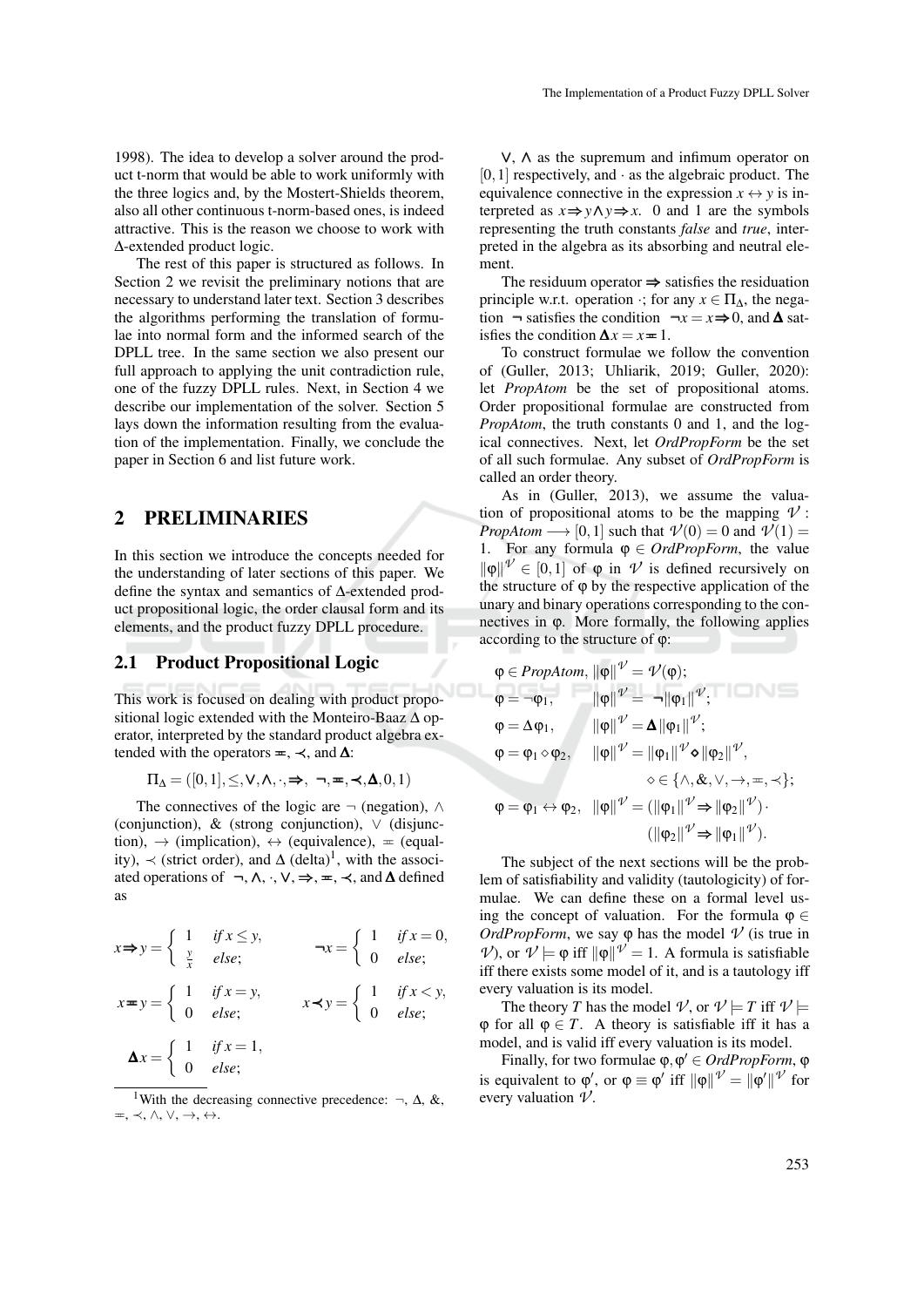#### 2.2 Order Clausal Form

Automated theorem provers in classical propositional logic are mostly known to require the input formulae to be in a canonical form, usually the conjunctive or disjunctive normal form. Such also applies to the product propositional solver. To facilitate uniform and efficient processing using the fuzzy extension of the DPLL procedure over  $\Pi_{\Delta}$ , the input is expected to be in the *order clausal form*. As in the case of Boolean normal forms, there exists a method of translation of an arbitrary formula into this form, which will be described in Section 3. Here we enumerate the building blocks of the form, staying consistent with its proposal (Guller, 2013), and we will refer to them later in the text.

The set of propositional atoms *PropAtoms* and the truth constants 0, 1 have already been defined.

The *power of atom* in the form  $a^n$  is the *n*-th power of atom  $a$  interpreted by the  $\cdot$  operator.

The *conjunction Cn* is the set of powers of atoms given in the form  $a_1^{p_1}$  & ... &  $a_n^{p_n}$ ,  $n \ge 1$ . The atoms  $a_i$ in the expression must be unique (cannot occur more than once). *PropConj* is the set of all conjunctions.

The expression of the form  $\varepsilon_1 \diamond \varepsilon_2$  where  $\diamond \in {\mathbb{R}}$  $,$   $\prec$ } and  $\varepsilon$ <sub>*i*</sub> ∈ *PropConj* ∪ {0, 1} is called the *order literal*. More specifically, the literal associated with the connective  $=$  is the *equality literal* and  $\prec$  the *strict order literal*. A literal is *pure* iff it does not contain any of the constants  $0,1$ .

The set of literals  $l_1 \vee \cdots \vee l_n$  is the *order clause*.  $\Box$  will denote the *empty clause*, and we refer to  $\{l\}$  as the *unit clause*.

A set of clauses constructs the *order clausal theory*. Further, an order clausal theory is {pure, unit} iff it contains only {pure, unit} clauses.

A more comprehensive list of formal definitions of terms may be found in (Guller, 2013, Sect. 3), together with the interpolation rules used to perform the translation, the discussion of technical aspects, and the complexity of the algorithm.

#### 2.3 Product DPLL Procedure

The original DPLL procedure (Davis et al., 1962) on classical propositional logic is a popular, wellestablished backtracking search algorithm that solves the satisfiability problem given a formula by attempting to find its model (or proving its unsatisfiability). The procedure may be thought of as a tree-traversing algorithm, where the tree is split into two branches according to the possible valuations of literals. Moreover, the method uses two rules at each step to con-

strain the search space: unit propagation and pure literal elimination.

For the sake of visualizing analogy, the branching step of DPLL may be written in the following form:

$$
\frac{S}{S \cup \{l\} | S \cup \{\neg l\}} \qquad \qquad \text{(Branching rule)}
$$

for literal *l* occurring in theory *S*.

The core idea of the fuzzy extension of the procedure introduced by (Guller, 2013) and refined in (Guller, 2020) lies in a similar kind of branching instead of assigning one of two truth values to a literal, the branching is based on the valuation trichotomy of atoms:  $\tilde{S}$ 

$$
\frac{S}{S\cup\{a=0\}\mid S\cup\{0\prec a,a\prec 1\}\mid S\cup\{a=1\}}
$$

for atom *a* occurring in theory *S*.

The search-space constraining rules in classical DPLL also have their product-logic counterparts (Guller, 2020); however, in the latter case, the list of applicable rules grows longer: there are thirteen rules necessary for the procedure to be refutation-complete, and four admissible rules that further constrain the search space.

The main idea of using the rules to prove a property (satisfiability, validity) of a theory is similar to that of classical DPLL: the inference starts at the root node of the tree, and the rules are recursively applied to split and simplify the tree. After the traversal, the input theory is satisfiable iff there exists an open branch. In the positive case, the model may be calculated based on the path of traversal.

The papers (Guller, 2013; Guller, 2020) propose and describe the product fuzzy DPLL rules, prove the refutational soundness and completeness of the procedure, explore into detail the results of applying the individual rules, and provide examples of proving the satisfiability and validity of product propositional formulae.

Before we list the rules of the procedure, we recall some of the concepts of (Guller, 2020) in order to better grasp the following notation.

*C* is a guard iff either  $C = a = 0$ ,  $C = 0 \prec a$ ,  $C =$  $a \prec 1$ , or  $C = a = 1$ . Let *S* be an order propositional clause. We denote *guards*(*a*) = { $a = 0, 0 \prec a, a \prec$  $1, a = 1$  and *guards*(*S*) = {*C*|*C*  $\in$  *S is a guard*}. Atom *a* is *fully guarded* in theory *T* iff the theory contains either the literal  $a = 0$ , the literal  $a = 1$ , or both of the literals  $0 \prec a, a \prec 1$ .

Next, we list the definitions of two auxiliary functions. The function *simplify* in Definition 1 modifies an expression by replacing the occurrences of atoms with their truth constants and returns a simplified ex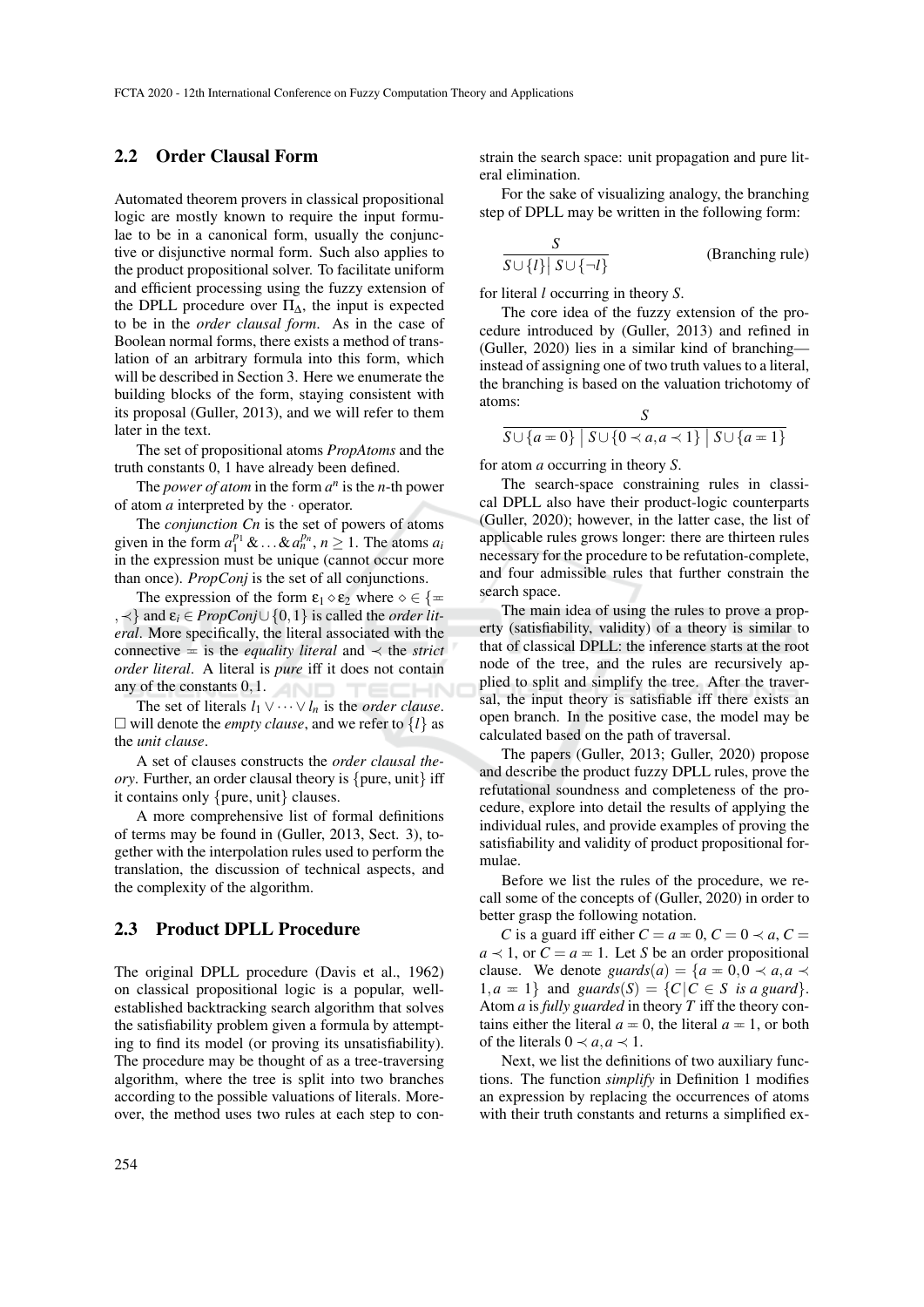pression w.r.t. laws of the standard product algebra. Definition 1. *Auxiliary function simplify (Guller, 2020)*

 $simplify(0, a, v) = 0;$  $simplify(1, a, \upsilon) = 1;$  $simplify(Cn, a, 0) = \begin{cases} 0 & if a \in atoms(Cn), \\ 0 & if a \in atoms(Cn), \end{cases}$ *Cn else*;  $simplify(Cn, a, 1) =$  $\sqrt{ }$  $\int$  $\overline{\mathcal{L}}$ 1 *if*  $\exists n^* C n = a^{n^*},$ *Cn* −  $a^{n^*}$  *if* ∃*n*<sup>\*</sup>  $a^{n^*}$  ∈ *Cn*  $\neq a^{n^*}$ , *Cn else*;

$$
simplify(l, a, v) = simplify(\varepsilon_1, a, v) \diamond simplify(\varepsilon_2, a, v)
$$
  
if  $l = \varepsilon_1 \diamond \varepsilon_2$ ;

$$
simplify(C, a, v) = {simplify(I, a, v) | l \in C}.
$$

The auxiliary function  $\odot$  returns the product of two {conjunctions, literals}. For conjunctions of powers of atoms  $Cn_1$ ,  $Cn_2$ , literals  $l_1$ ,  $l_2$ , and expressions ε (truth constants or conjunctions of powers) and *µ* (truth constants or literals), the function is defined in Definition 2.

Definition 2. *Auxiliary function (Guller, 2020)*

$$
0 \odot \varepsilon = \varepsilon \odot 0 = 0;
$$
  
\n
$$
1 \odot \varepsilon = \varepsilon \odot 1 = \varepsilon;
$$
  
\n
$$
Cn_1 \odot Cn_2 = \{a^{m+n} | a^m \in Cn_1, a^n \in Cn_2\} \cup \{a^n | a^n \in Cn_1, a \notin atoms(Cn_2)\} \cup \{a^n | a^n \in Cn_2, a \notin atoms(Cn_1)\}
$$
  
\n
$$
0 \odot \mu = \mu \odot 0 = 0;
$$
  
\n
$$
1 \odot \mu = \mu \odot 1 = \mu;
$$
  
\n
$$
l_1 \odot l_2 = (\varepsilon_1 \odot \varepsilon_2) \diamond (v_1 \odot v_2) \text{ if } l_i = \varepsilon_i \diamond_i v_i,
$$
  
\n
$$
\diamond = \begin{cases} \n= & \text{if } \diamond_1 = \diamond_2 = \mp, \\ \nprec & \text{else.} \n\end{cases}
$$
  
\nFor comprehensiveness, below we list the first

For comprehensiveness, below we list the first thirteen fuzzy product DPLL rules as defined in (Guller, 2013; Guller, 2020) and briefly describe their intuition.

(*Unit contradiction rule*) (1)

$$
\frac{S}{S \cup \{\Box\}}
$$

;

*S is unit*; *there exist*  $0 \prec a_0, \ldots, 0 \prec a_m$ ,  $a_0 \prec 1, \ldots, a_m \prec 1 \in \mathit{guards}(S),$  $l_0, \ldots, l_n \in S$  such that  $l_i$  is pure order literal,  $atoms(l_0, ..., l_n) = \{a_0, ..., a_m\};$ *there exist*  $\alpha_i^* \geq 1, i = 0, \ldots, n$ ,  $J^*\subseteq \{j\,|\,j\leq m\}, \beta^*_j\geq 1, j\in J^*,$  *such that*  $\left(\bigcirc_{i=0}^n l_i^{\alpha_i^*}\right) \odot \left(\bigcirc_{j\in J^*} (a_j \prec 1)^{\beta_j^*}\right)$  *is a contradiction.*  Rule (1) derives  $\Box$  iff a  $\odot$ -product of powers of the input pure order literals and guards  $a_j \prec 1, j \in J^*$  can be found that would lead to a contradiction of the form ε ≺ ε.

$$
(Trichotomy branching rule) (2)
$$

$$
\frac{S}{S \cup \{a=0\} | S \cup \{0 \prec a, a \prec 1\} | S \cup \{a=1\}};
$$

$$
a \in atoms(S).
$$

The branching rule (2) splits the derivation into three sub-cases of the trichotomy  $a = 0 \lor 0 \land a \land a \land 1 \lor a = 0$ 1.

(*Pure trichotomy branching rule*) (3)

$$
\begin{array}{c}\nS \\
\hline\n(S - \{\varphi\}) \cup \{l_1\} \mid \\
(S - \{\varphi\}) \cup \{C\} \cup \{l_2\} \mid \\
(S - \{\varphi\}) \cup \{C\} \cup \{l_3\} \mid \\
\varphi = (l_1 \vee C) \in S, C \neq \Box,\n\end{array}
$$

$$
l_1 \vee l_2 \vee l_3
$$
 is a pure trichotomy.

Rule (3) is a branching rule splitting the derivation into the three sub-cases of the trichotomy of pure literals  $l_1$ ,  $l_2$ , and  $l_3$ .

(*Contradiction rule*) (4)

$$
\frac{S}{(S-\{l\vee C\})\cup\{C\}};
$$

$$
l \lor C \in S
$$
, *l* is a contradiction.

The order literal *l* can be removed from the input order clause *l* ∨*C* if it is a contradiction.

(*Tautology rule*) (5)

$$
\frac{S}{S-\{l\vee C\}};
$$

$$
l \lor C \in S
$$
, *l* is a tautology.

The input order clause *l* ∨*C* can be removed from *S* if it is a tautology.

(0*-simplification rule*) (6)

$$
\frac{S}{(S - \{C\}) \cup \{\text{simplify}(C, a, 0)\}},
$$
  

$$
a = 0 \in \text{guards}(S), C \in S,
$$
  

$$
a \in \text{atoms}(C), a = 0 \neq C.
$$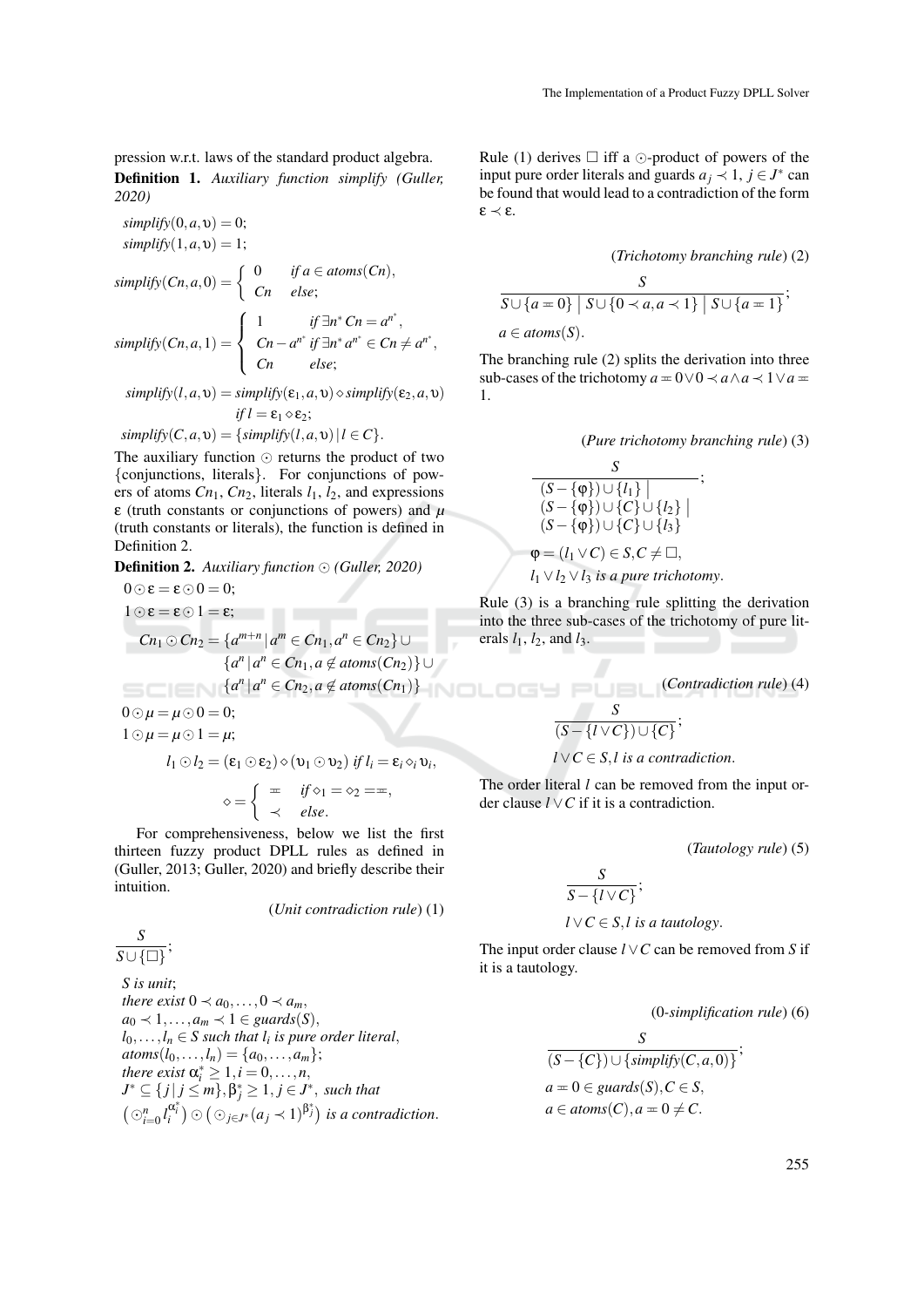If  $a = 0 \in \text{guards}(S)$  and the input order clause C contains *a*, then *C* can be simplified.

(1*-simplification rule*) (7)

$$
\frac{S}{(S - \{C\}) \cup \{\text{simplify}(C, a, 1)\}},
$$
  

$$
a = 1 \in \text{guards}(S), C \in S, a \in \text{atoms}(C), a = 1 \neq C.
$$

If  $a = 1 \in \text{guards}(S)$  and the input order clause *C* contains *a*, then *C* can be simplified.

(0*-contradiction rule*) (8)

$$
\frac{S}{(S - \{a_0^{\alpha_0} \& \cdots \& a_n^{\alpha_n} = 0 \vee C\}) \cup \{C\}};
$$
  
\n
$$
0 \prec a_0, \ldots, 0 \prec a_n \in \text{guards}(S),
$$
  
\n
$$
a_0^{\alpha_0} \& \cdots \& a_n^{\alpha_n} = 0 \vee C \in S - \text{guards}(S).
$$

If  $0 \prec a_0, \ldots, 0 \prec a_n \in \text{guards}(S), a_0^{\alpha_0} \& \cdots \& a_n^{\alpha_n} = 0$ is contradictory; it can be removed from the input order clause and *C* can be derived. The 1-contradiction rule is analogous.

$$
(1-contradiction rule) (9)
$$
  
\n
$$
\frac{S}{(S - \{a_0^{\alpha_0} \& \cdots \& a_n^{\alpha_n} = 1 \lor C\}) \cup \{C\}};
$$
  
\n
$$
a_i \prec 1 \in \text{guards}(S), i \le n,
$$
  
\n
$$
a_0^{\alpha_0} \& \cdots \& a_n^{\alpha_n} = 1 \lor C \in S-\text{guards}(S).
$$

(0*-consequence rule*) (10)

$$
\frac{S}{S-\{0 \prec a_0^{\alpha_0} \& \cdots \& a_n^{\alpha_n} \vee C\}};
$$
  
0 < a\_0, \ldots, 0 < a\_n \in \text{guards}(S),  
0 < a\_0^{\alpha\_0} \& \cdots \& a\_n^{\alpha\_n} \vee C \in S-\text{guards}(S).

If  $0 \lt a_0, \ldots, 0 \lt a_n \in \mathit{guards}(S)$ , then it must hold that  $0 \prec a_0^{\alpha_0} \& \cdots \& a_n^{\alpha_n}$ . Therefore, the input order clause  $0 \prec a_0^{\alpha_0} \& \cdots \& a_n^{\alpha_n} \vee C$  is a consequence of the guard(s) and may be removed.

(1*-consequence rule*) (11)

$$
\frac{S}{S - \{a_0^{\alpha_0} \& \cdots \& a_n^{\alpha_n} \prec 1 \vee C\}};
$$
\n
$$
a_i \prec 1 \in \text{guards}(S),
$$
\n
$$
i \le n, a_0^{\alpha_0} \& \cdots \& a_n^{\alpha_n} \prec 1 \vee C \in S-\text{guards}(S).
$$

 $\mathcal{C}$ 

Analogous to rule (10).

(0*-annihilation rule*) (12)

$$
\frac{S}{S - \{a = 0\}};
$$
  

$$
a = 0 \in \text{gwards}(S), a \notin \text{atoms}(S - \{a = 0\}).
$$

(1*-annihilation rule*) (13)

$$
\frac{S}{S - \{a = 1\}};
$$
  

$$
a = 1 \in \text{gwards}(S), a \notin \text{atoms}(S - \{a = 1\}).
$$

If the atom *a* different from 0, 1 occurs in *S* only in the guard  $a = 0$  or  $a = 1$ , then this guard may be removed from *S*.

In our previous work (Uhliarik, 2019) we proposed a deterministic algorithm that uses these rules to split and traverse the tree in an informed fashion; however, it was still left open how to effectively accomplish the application of the unit contradiction rule. The contribution of this paper lies in (i) the revision of the algorithm, (ii) the proposal of an approach to detect contradiction within the unit contradiction rule, and (iii) the description and evaluation of our concrete, working implementation of the solver. The next section deals with (i) and (ii).

IGY PUBLICATIONS

### 3 ALGORITHM

Given only the list of branching rules, a naïve treetraversing algorithm would explore the whole search space to determine the existence of a closed branch. Simplification rules may help constrain the traversal, but without a specification directing how to use these rules, the naïve algorithm could apply them eagerly, which could lead to premature branching and inefficient traversal.

For this reason we proposed an algorithm in our previous work (Uhliarik, 2019) that constructs and traverses the product DPLL tree in order to prove the (non-)satisfiability of an order clausal theory. The algorithm uses the branching and simplifying rules of the product fuzzy DPLL procedure (Guller, 2013) in an informed way, based on our analysis of branch properties after the application of individual rules.

However, during our later work on the implementation and testing of the solver, we discovered that the traversal could be enhanced to further constrain the search space. In this section we introduce the revision of the algorithm. In addition to modifications, we try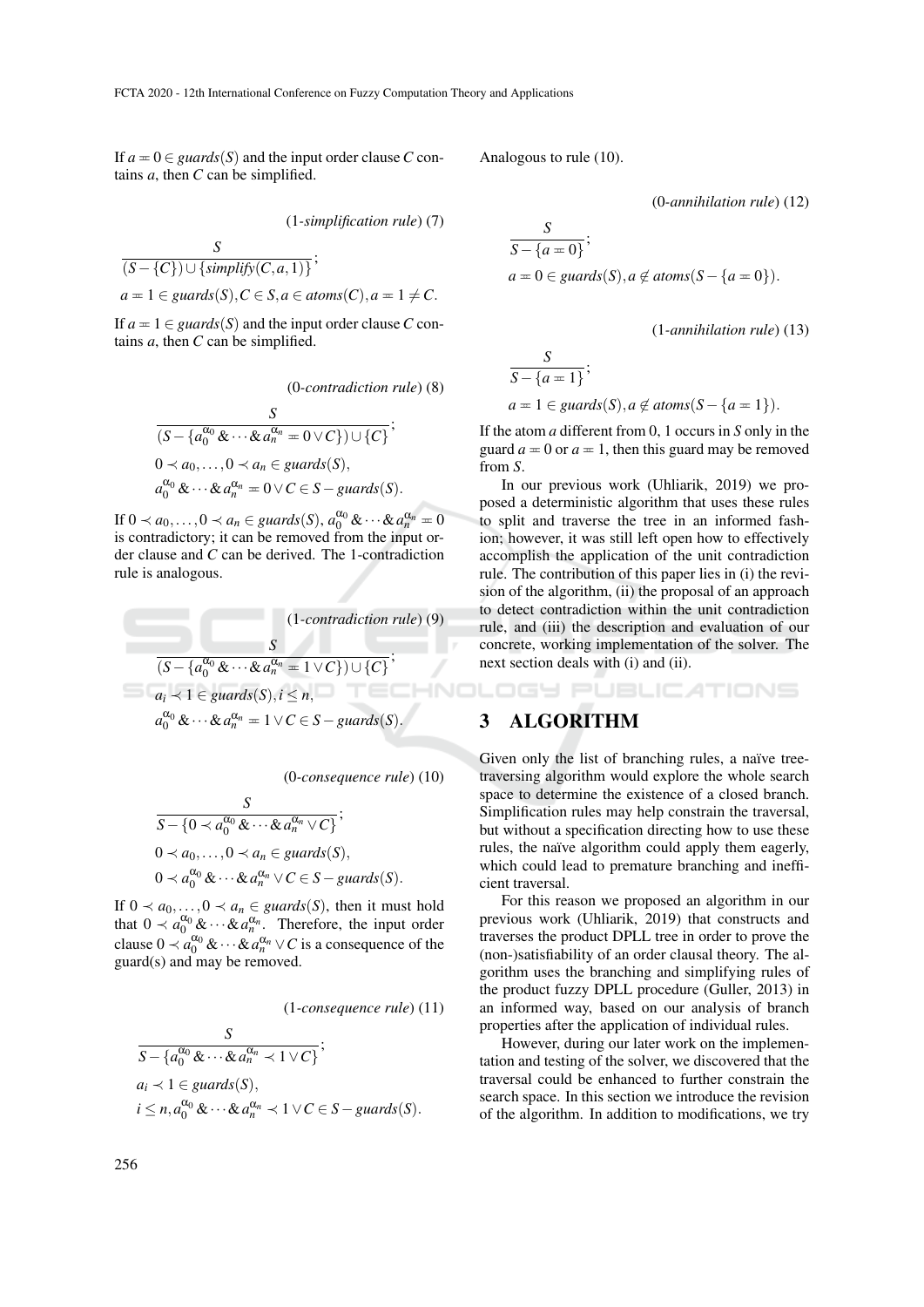to be more specific about the more complex steps of the procedure.

## 3.1 Translation into Order Clausal Form

We recall that the DPLL procedure constructs a tree from the (non-empty) product order clausal theory. The algorithm to translate any such theory into the order clausal form is based on the application of interpolation rules introduced in (Guller, 2013, Sect. 3) and shown in Alg. 1. For simplicity we consider the input to be a single (complex) order propositional formula—in the case of a set of formulae, the procedure yields intuitive results for the ∧-conjunction of its elements in  $\Pi_{\Delta}$  without loss of generality. While traversing the structure of the formula (represented as a tree), its subformulae are matched by interpolation rules and substituted with generated auxiliary atoms.

The crucial change is in line 3 of the algorithm. Previously we considered the overall solver to prove only the satisfiability of the input formula. For this, the first step of the translation of formula  $\varphi$  was the addition of the literal  $\tilde{a}_0 = 1$ ,  $\tilde{a}_0$  being the auxiliary atom  $\varphi \leftrightarrow \tilde{a_0}$ . To enable checking for validity, the first literal becomes  $\tilde{a_0} \prec 1$  (and the result is assumed negated).

The rest of the algorithm performs the standard pre-order traversal of the formula structure. In every step, the pair of subformula ψ and its associated auxiliary atom  $\tilde{a}_i \leftrightarrow \psi$  is picked from the queue. The function Inter  $(\tilde{a}_{i}, \psi)$  (omitted for brevity) processes the pair by using an interpolation rule matching  $\psi$  according to (Guller, 2013; Guller, 2020) and yields two sets: the set *nPairs* of pairs of new auxiliary atoms and subformulae of ψ, and the new clauses *nClauses* resulting from applying the interpolation rule. The pairs *nPairs* are further processed in next iterations, and the clauses *nClauses* are added to the result.

For a visualization of performing the translation, refer to (Guller, 2013, Table 6).

### 3.2 DPLL Inference

The algorithm accepts as input an order clausal theory and uses the rules  $(1)$ – $(13)$  to split the tree into branches and simplify the theory. A branch is closed when the empty clause  $\Box$  is derived in its leaf, otherwise the branch is open. A tree is closed iff all its branches are closed, otherwise it is open. The theory is satisfiable iff an open branch exists after the exhaustion of applicable rules (Guller, 2013, Theorem 4.2).

|                                                   | <b>Input:</b> Formula $\varphi$                                                            |  |  |  |  |  |  |
|---------------------------------------------------|--------------------------------------------------------------------------------------------|--|--|--|--|--|--|
| <b>Result:</b> Order clausal theory $S^{\varphi}$ |                                                                                            |  |  |  |  |  |  |
| <b>1 Function</b> Translate $(\varphi)$ :         |                                                                                            |  |  |  |  |  |  |
| $\overline{2}$                                    | queue $\leftarrow$ [ $(\widetilde{a_0}, \varphi)$ ];                                       |  |  |  |  |  |  |
| 3                                                 | $S^{\varphi} \leftarrow {\widetilde{a_0}} = 1$ (SAT) or ${\widetilde{a_0}} \prec 1$ (VAL); |  |  |  |  |  |  |
| $\overline{\mathbf{4}}$                           | while queue not empty do                                                                   |  |  |  |  |  |  |
| 5                                                 | $\widetilde{a_i}$ , $\psi \leftarrow$ pick pair from <i>queue</i> ;                        |  |  |  |  |  |  |
| 6                                                 | <i>nPairs, nClauses</i> $\leftarrow$ Inter $(\widetilde{a_i}, \Psi)$ ;                     |  |  |  |  |  |  |
| 7                                                 | <b>foreach</b> <i>pair</i> $\in$ <i>nPairs</i> <b>do</b>                                   |  |  |  |  |  |  |
| 8                                                 | add <i>pair</i> to <i>queue</i> ;                                                          |  |  |  |  |  |  |
| 9                                                 | end                                                                                        |  |  |  |  |  |  |
| 10                                                | <b>foreach</b> <i>clause</i> $\in$ <i>nClauses</i> <b>do</b>                               |  |  |  |  |  |  |
| 11                                                | add <i>clause</i> to $S^{\varphi}$ ;                                                       |  |  |  |  |  |  |
| 12                                                | end                                                                                        |  |  |  |  |  |  |
| 13                                                | end                                                                                        |  |  |  |  |  |  |
| 14                                                | return S <sup>y</sup>                                                                      |  |  |  |  |  |  |

Algorithm 1: The translation of order propositional formula into order clausal theory.

The intuition of the algorithm is depicted in a simple form by the flowchart in Figure 1 and described more precisely by pseudo-code in Algs. 2–6.



Figure 1: Flowchart of the inference algorithm performing the DPLL procedure.

The first steps depicted in Algs. 2 and 3 are the same as in our previous work (Uhliarik, 2019), with the exception that we will not concern ourselves with finding the model related to an open branch. A nonempty input theory *S* is first processed by the initial call to the Trichotomy(*S*) function (Alg. 2). The function creates branches recursively according to the content of *S* by using the trichotomy branching rule (2) as shown in Alg. 3. For each atom in *S*, any missing order guards of the atom to make it fully guarded ( $a = 0$ ;  $0 \prec a, a \prec 1$ ;  $a = 1$ ) are added to the theory in the subsequent branches. Each branch  $s \in S$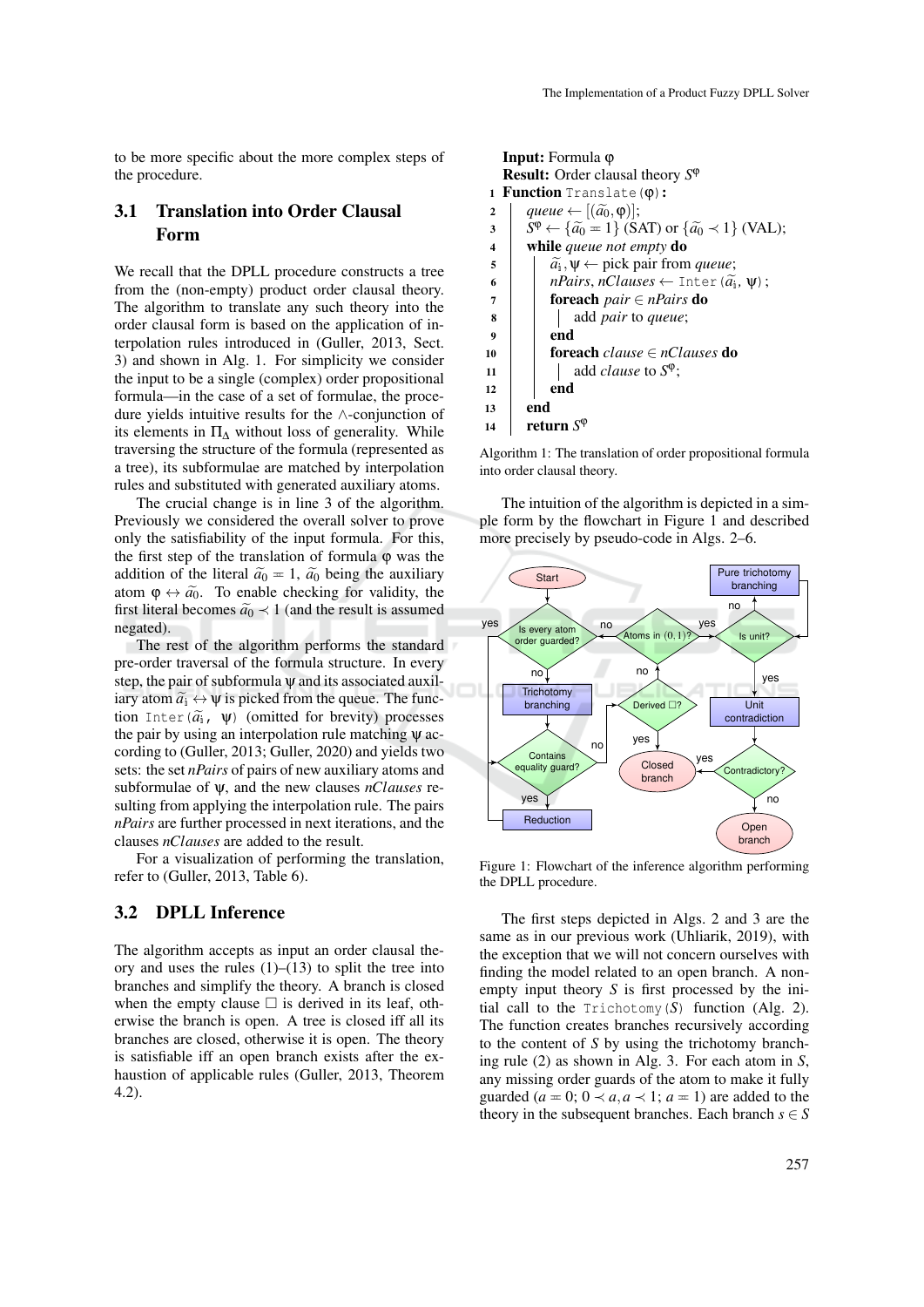is then simplified using the Reduce(*s*) function and *true* is returned ( $S$  is satisfiable) if Reduce  $(S)$  returns *true* (the branch could not be recursively closed). If all branches have been closed, return *f alse*. Otherwise we assume all atoms to be fully guarded and delegate satisfiability checking to the reduction of *S*.

Input: A non-empty order clausal theory *S* Result: *true* iff *S* is satisfiable

```
1 return Trichotomy(S);
```
Algorithm 2: The initial step of the DPLL procedure.

```
1 Function Trichotomy(S):
```

```
2 foreach a \in atoms(S) where a is not fully
        guarded do
 3 \mid \int S' \leftarrow split S using rule (2) over a;
 4 \vert foreach s \in S' do
\begin{array}{c|c|c|c} 5 & \cdots & s \leftarrow \text{Reduce}(s); \end{array}6 if s \neq \Box then
 7 | | | return true;
 8 | | | end
9 \mid \cdot \cdot end
10 if all s \in S' are closed then
11 return ;
12 end
13 end
14 return Reduce (S);
```
Algorithm 3: The Trichotomy function of the DPLL procedure.

The task of the Reduce $(S)$  function is to apply the simplification rules  $(4)$ – $(13)$  that reduce the theory by eliminating unnecessary clauses and literals. The rules are applied consecutively until all equality guards are resolved, returning *f alse* immediately after a closed branch is derived. Then the checking of satisfiability is delegated to the PureTrichotomy(*S*) function if all atoms are fully guarded, or the missing guards are supplemented by the Trichotomy(*S*) function. This description contains a modification in contrast to (Uhliarik, 2019) marked with (\*): in addition to checking whether the reduction rules derive  $\Box$ , it is important to handle the situation when the rules (5) and (10)–(13) eliminate all clauses of the theory. In such a case, the branch is open and the function returns *true*.

The function PureTrichotomy(*S*) is described in Alg. 5. To ensure all equality guards have been cleared in *S*, we repeat the use of Reduce  $(S)$  at this level of the tree. Afterward, the input theory is guaranteed to be pure and fully guarded. We handle unit theories by passing them to UnitContradiction(*S*) and return the negated result, as the function returns *true* iff the theory is contradictory. Otherwise we pro1 **Function** Reduce  $(S)$ :

```
2 while S contains equality guard do
\overline{\mathbf{3}} | \overline{\mathbf{5}} ← Application of rules (4)–(13)
           consecutively. Return f alse if any of
           the rules returns f alse. Return true
           if any of the rules (5), (10)–(13)return true (*);
4 \mid end5 if all atoms in S are fully guarded then
6 return PureTrichotomy(S);
7 end
\mathbf{s} | return Trichotomy (S);
```
Algorithm 4: The Reduce function of the DPLL procedure.

ceed to the application of the pure trichotomy branching rule (3). The function iterates over every non-unit clause and attempts to create at most three branches. For the literal *a*, alternative literals *b* and *c* are generated that form the pure trichotomy  $a \vee b \vee c^2$ . The branching rule dictates that we create at most three branches according to the pure trichotomy in question (in each branch, only one of the literals is true). If we proceeded to apply the branching rule (line 18) by modifying only the clause at hand, the branching would continue until all literals in all clauses have been processed by UnitContradiction(*S*). Therefore, we remove *every* occurrence of the counterpart literals in *S* at this step, which significantly reduces the search space. Before proceeding to create the branches, we also use the simple look-ahead technique (lines 7–17) to check whether any of the literals *a*, *b*, or *c* already appear in the theory and assume their respective truth. In contrast to (Uhliarik, 2019), this constrains the search space even further, as many pure literal contradictions are eliminated at this level.

If a closed branch is derived after the removal of counterpart literals, we return *f alse*, otherwise we recursively call the PureTrichotomy function for every branch. The iteration over literals in clauses is unnecessary, as the branching here already modifies the branched theories, so that in the worst case, every literal is checked once.

The last function UnitContradiction(*S*) shown in Alg. 6 uses the unit contradiction rule (1). For theory *S*, the function returns *true* iff there exists a contradictory  $\odot$ -product of powers of literals, in which case the branch is closed.

Note that at this step, if the branch remains open, the theory is satisfiable and a valuation can be found, e.g. using the partial valuation method described in (Guller, 2013, Table 5). However, the current state

<sup>&</sup>lt;sup>2</sup>E.g. the concrete literal  $x \prec y$  generates the counterpart literals  $y \prec x, x = y$ .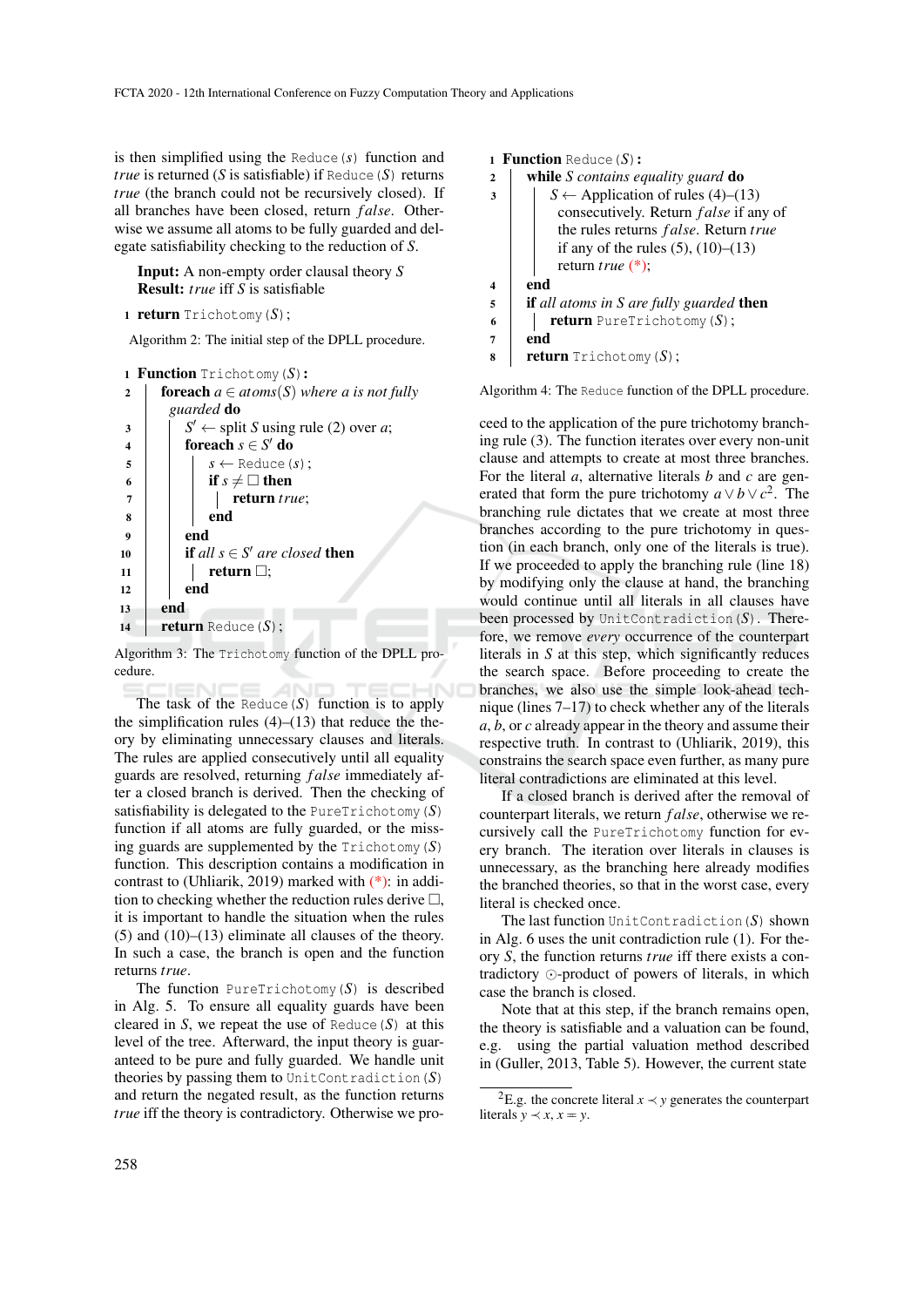| 1  | <b>Function</b> PureTrichotomy $(S)$ :                               |  |  |  |  |  |
|----|----------------------------------------------------------------------|--|--|--|--|--|
| 2  | <b>if</b> S contains equality guard <b>then return</b>               |  |  |  |  |  |
|    | Reduce $(S)$ :                                                       |  |  |  |  |  |
| 3  | if $S$ is unit then return                                           |  |  |  |  |  |
|    | UnitContradiction $(S) == false;$                                    |  |  |  |  |  |
| 4  | $S' \leftarrow S$ without unit clauses;                              |  |  |  |  |  |
| 5  | <b>foreach</b> <i>clause</i> $c \in S'$ <b>do</b>                    |  |  |  |  |  |
| 6  | $a \leftarrow$ first literal in c;                                   |  |  |  |  |  |
| 7  | if $a$ is in any unit clause of $S$ then                             |  |  |  |  |  |
| 8  | remove clauses containing $a$ in $S$ ;                               |  |  |  |  |  |
| 9  | add the unit clause $\{a\}$ to S;                                    |  |  |  |  |  |
| 10 | <b>return</b> PureTrichotomy $(S)$ ;                                 |  |  |  |  |  |
| 11 | end                                                                  |  |  |  |  |  |
| 12 | $b, c \leftarrow$ generated literals forming pure                    |  |  |  |  |  |
|    | trichotomy $a \vee b \vee c$ ;                                       |  |  |  |  |  |
| 13 | if b or c is in any unit clause of S then                            |  |  |  |  |  |
| 14 | remove every occurrence of literal                                   |  |  |  |  |  |
|    | a from clauses in S;                                                 |  |  |  |  |  |
| 15 | <b>if</b> derived $\square$ then return false;                       |  |  |  |  |  |
| 16 | <b>return</b> PureTrichotomy $(S)$ ;                                 |  |  |  |  |  |
| 17 | end                                                                  |  |  |  |  |  |
| 18 | $S_1, S_2, S_3 \leftarrow$ split S using rule (3) over               |  |  |  |  |  |
|    | $a, b, c$ , removing occurrences of                                  |  |  |  |  |  |
|    | negative literals from all clauses;                                  |  |  |  |  |  |
| 19 | <b>if</b> derived $\Box$ in any of $S_1$ , $S_2$ , $S_3$ <b>then</b> |  |  |  |  |  |
|    | return false;                                                        |  |  |  |  |  |
| 20 | <b>foreach</b> $S'' \in \{S_1, S_2, S_3\}$ <b>do</b>                 |  |  |  |  |  |
| 21 | if PureTrichotomy $(S'')$ then                                       |  |  |  |  |  |
|    | return true;                                                         |  |  |  |  |  |
| 22 | end                                                                  |  |  |  |  |  |
| 23 | return false;                                                        |  |  |  |  |  |
| 24 | end                                                                  |  |  |  |  |  |
| 25 | return false;                                                        |  |  |  |  |  |
|    |                                                                      |  |  |  |  |  |

The paper proposed an encoding of the theory as a linear programming instance, but has not reached a conclusion on how to find the solution to the problem. In addition to the enhancements of the algorithm performing DPLL described in Section 3.2, we fill the gap by proposing a method to solve this part of the procedure.

The applicability of the unit contradiction rule on theory *S* is the problem of finding a contradictory product of the form  $\varepsilon \prec \varepsilon$  in *S* by using the operation  $\odot$  over pure order literals and the strict order guards  $a_i \prec 1$ . In other words, it is the task of choosing powers of literals such that their  $\odot$ -product yields the contradiction ε ≺ ε.

Example 1 (Uhliarik, 2019) illustrates this problem on the theory with fully guarded atoms *a*, *b*, and the pure order literals  $\{a^2 = b^3, b \prec a\}$ . The boxed literals (14), (15), (16) are associated with the respective powers 1, 2, 1. By the  $\odot$ -multiplication of these powers of literals we obtain the contradiction  $a^2 \& b^3 \prec a^2 \& b^3$  (17).

Example 1. *Application of the unit contradiction rule (Uhliarik, 2019)*



Algorithm 5: The PureTrichotomy function of the DPLL procedure.

```
1 Function UnitContradiction(S):
```

```
2 if S is unit and rule (1) is applicable then
```

```
3 return true;
4 else
5 return f alse;
6 \mid end
```
Algorithm 6: The UnitContradiction function of the DPLL procedure.

of the solver and the scope of this paper does not cover model-finding.

### 3.3 Unit Contradiction

In our previous work (Uhliarik, 2019) we described the task of the unit contradiction rule (1) and analyzed the approach of applying the rule on input theories.

$$
a^2 \& b^3 \prec a^2 \& b^3 - a \, contradiction \qquad (17)
$$

Remark 1. *To obtain a contradictory product, at least one of the literals has to be strict order, according to Definition 2 (operator ).*

This problem can be solved using linear programming (LP) with the representation of problems following our previous work (Uhliarik, 2019). For a unit order clausal theory, let the variables of the LP problem represent its pure order literals and the guards  $a_i \nless 1$ , and the constraints represent the atoms. To handle the commutativity of the equality operator  $\equiv$ , we encode each equality literal in the matrix twice, once with the operands reversed. Then, let the coefficients of the variables be equal to the difference of powers of atoms appearing on the left- and right-side of literals<sup>3</sup>. In the canonical form of linear programs  $Ax = b$ , the matrix A is shown in Eq. 18,

<sup>3</sup>E.g. given the literal  $a^2 \& b^3 \prec b^2 \& c$ , the coefficient for atom *a* is  $2 - 0 = 2$ , for atom *b* it is  $3 - 2 = 1$ , and for atom *c* it is  $0-1=-1$ .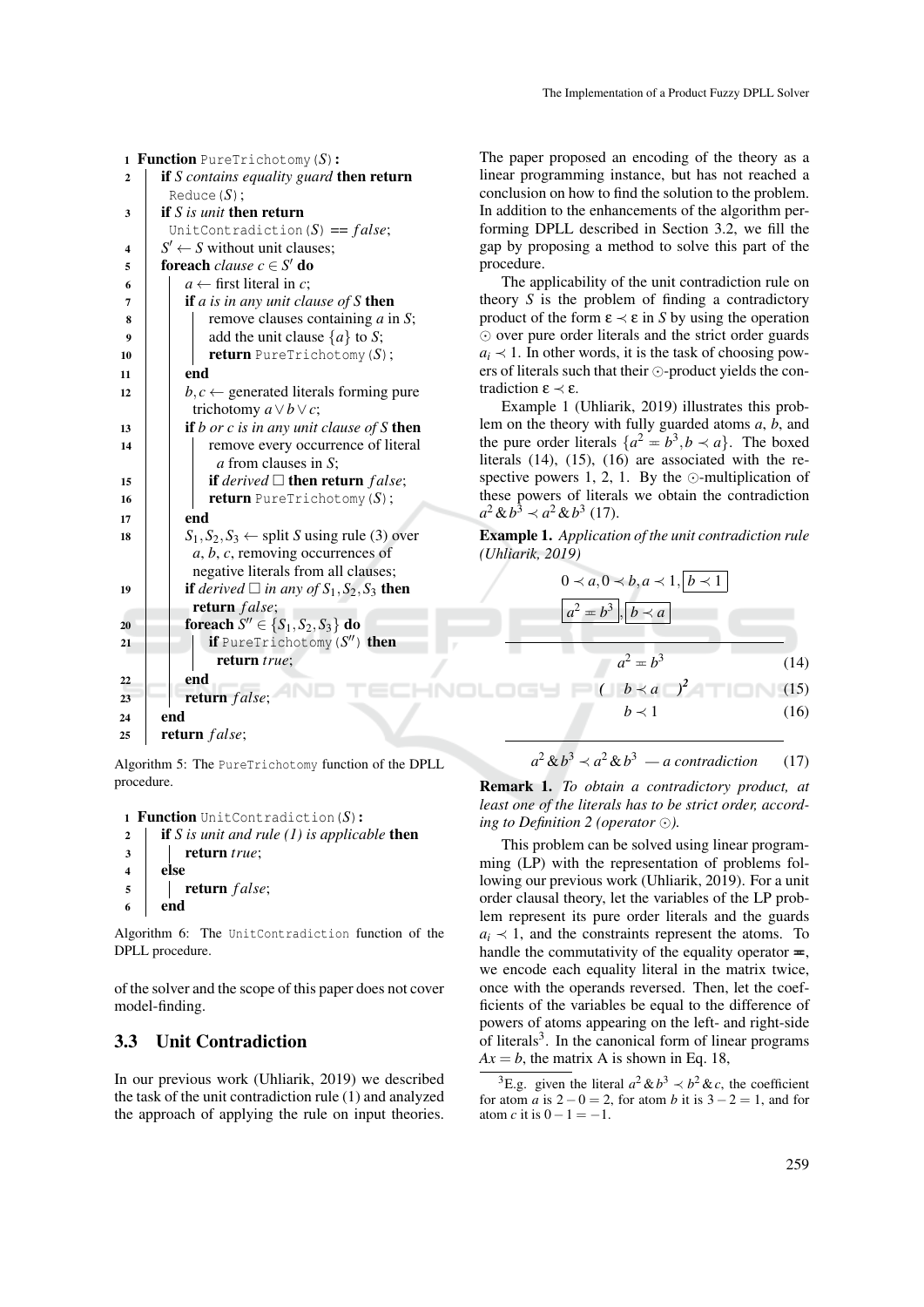$$
A = \begin{bmatrix} a_{1,1} & \dots & a_{1,2q} & \dots & a_{1,2q+p} \\ \vdots & \ddots & \vdots & \ddots & \vdots \\ a_{m,1} & \dots & a_{m,2q} & \dots & a_{m,2q+p} \end{bmatrix}
$$
 (18)

where the rows represent atoms, columns the literals;  $a_{i,j}$  being the difference of the power assigned to atom at position *i* in literal at position *j* on the left and right side of the literal;  $q$  is the number of equality literals, *p* is the number of strict order literals (Uhliarik, 2019).

For the theory in Example 1 the coefficient matrix is as shown in Eq. 19.

$$
A_{ex} = \begin{bmatrix} 2 & -2 & -1 & 1 & 0 \\ -3 & 3 & 1 & 0 & 1 \end{bmatrix}
$$
 (19)

The choice of powers of literals used in the operation  $\odot$  must be such that in the resulting form  $\varepsilon \prec \varepsilon$ the difference of powers of atoms on the left- and right-hand side are equal—the value of atoms in the  $\odot$ -product of literals must be equal to 0. Hence, we consider the LP constraint bounds to be the vector *b* in Eq. 20,

$$
b = \overbrace{0, \ldots, 0}^{m}
$$
 (20)

where *m* is the number of atoms.

Since we assume any literal to be eligible with the same weight, we represent the linear programming objective function coefficients by the vector *c* shown in Eq. 21,  $N =$ 2*q*+*p* TECHNO

$$
c = \begin{bmatrix} 2q+p \\ 1, \dots, 1 \end{bmatrix} \tag{21}
$$

where  $q$  is the number of equality literals and  $p$  is the number of strict order literals.

Finally, we seek to minimize the powers of literals, so we assume the minimization objective.

With this configuration, however, the zero vector is always the minimal solution for any theory, meaning the solution is such where no literal is used in the -product. This obviously cannot yield a contradiction. To ensure we reject such solutions, we add an additional constraint to only accept solutions such that  $x \geq 1$ . The matrix of coefficients *A* and the vector of constraint bounds *b* then become  $A'$  (22) and  $b'$  (23),

$$
A' = \begin{bmatrix} a_{1,1} & \cdots & a_{1,2q} & \cdots & a_{1,2q+p} \\ \vdots & \ddots & \vdots & \ddots & \vdots \\ a_{m,1} & \cdots & a_{m,2q} & \cdots & a_{m,2q+p} \\ 1 & & \cdots & 1 \end{bmatrix}
$$
 (22)  

$$
b' = [0, \ldots, 0]
$$
 (23)

where *m* is the number of atoms, *q* the number of equality literals and *p* the number of strict order literals. The type of constraint remains  $=$  (equality) for the first *m* constraints, and changes to  $>$  for the additional constraint.

As the variables in linear programming are by nature continuous, the values of the solution might not be integers. For the literals in Example 1, the solution might be one such that the obtained powers of literals (14), (15), (16) are 0.5, 1, and 0.5. This is equally acceptable, as the intuitive interpretation using integers can be calculated by multiplying each power with their least common multiple.

Remark 2. *Throughout this paper we argue that one of the advantages of our approach to solving satisfiability in product propositional logic is its non-reliance on translations into other systems, but our method of handling unit contradiction does not uphold to this statement. While this is true, our use of an external linear programming solver is isolated to the application of the unit contradiction rule. It is not necessarily invoked in every problem instance. Despite this, we find the use of an LP solver excessive and are considering a simpler, more direct approach for future development.*

### 4 IMPLEMENTATION

We have developed a working implementation of the solver according to the algorithm proposed in Section 3, which is available for download<sup>4</sup> and free to use<sup>5</sup> .

The main software artifact prodfsat is a console application that parses an input file containing product propositional theories and outputs for each whether the theory (a) is satisfiable and (b) its negation is satisfiable (to determine whether it is valid).

The solver was developed using test-driven development and the executable test suites are available in the artifact prodfsat\_tests. In addition to unit tests, the solver is tested on a suite of sample theories consisting of axioms and properties from (Hájek, 2001), (Guller, 2020), and a few custom examples.

In the rest of this section we describe the usage of the main application and its features and limitations, demonstrate the application on an example, and provide additional technical details.

<sup>4</sup>https://git.uhliarik.com/ivor/prodfsat <sup>5</sup>Under the GNU General Public License v3.0 or later.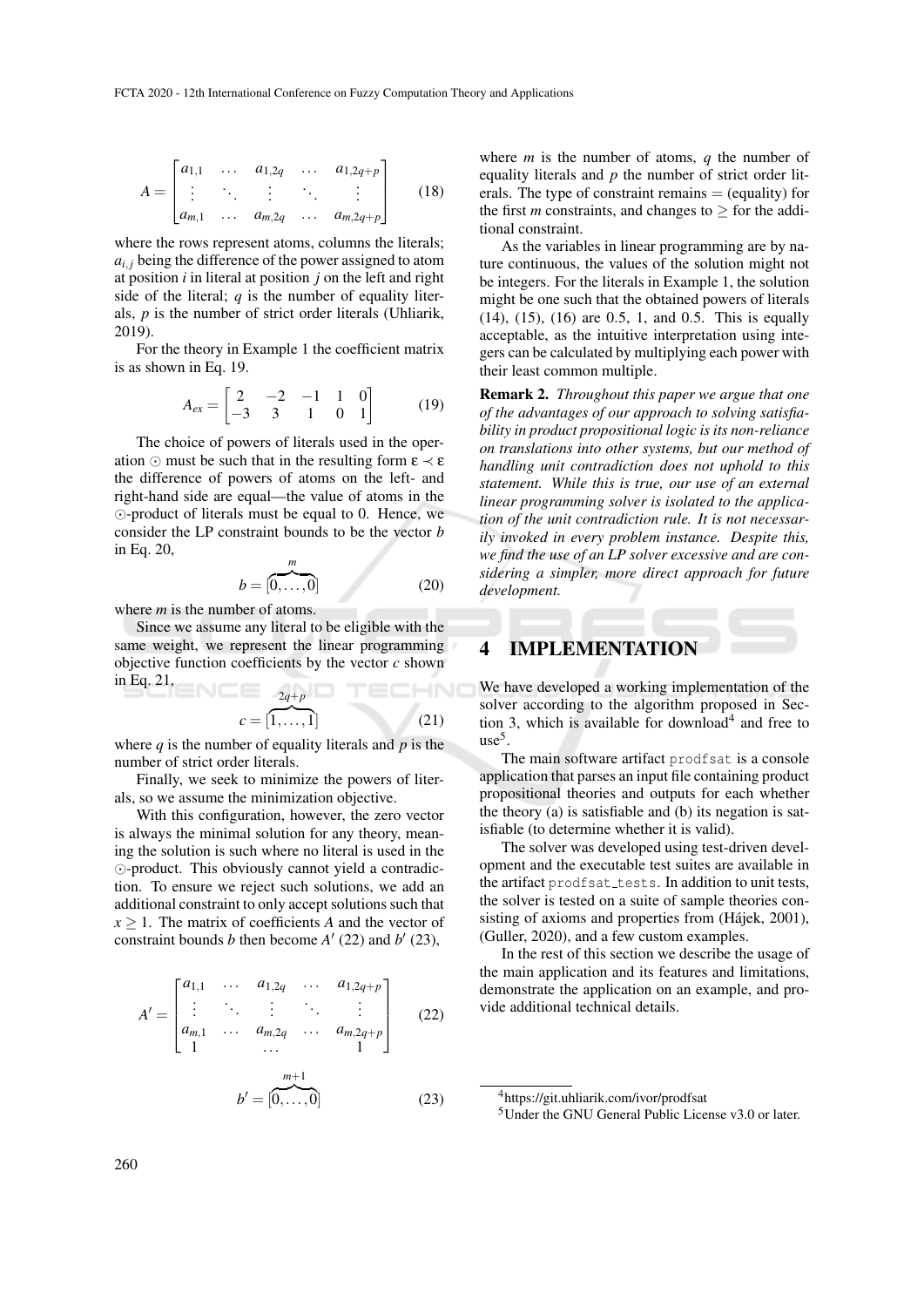#### 4.1 Application Usage

The console application accepts arguments according to the following specification:

prodfsat [-s] [-p] [FILE]...

where:

- $\bullet$  the switches  $-s$ ,  $-p$  enable the output of debugging information related to input scanning and parsing,
- the list of positional arguments FILE... are the files containing the input product propositional theories.

The input is a plain-text file. The syntax the program accepts is designed to be intuitive and versatile, and follows the syntax and connective precedence of Π<sup>∆</sup> with the mapping shown in Table 1. Additionally, atoms consist of alphanumeric characters, where the first character must be alphabetic. The constants 0, 1 are straightforward, and powers of atoms must be positive integers. To override operator precedence, the use of parentheses is supported as in the expression "(-a  $&-b$ ) == -(a || b)". The input may contain a comment of the form  $"\$   $\ldots$  " which is skipped during parsing, but may only appear at the beginning of a line. The appearance of two or more consecutive newline characters acts as the separator of theories. Note that the  $\Delta$  connective is not supported; its use as in the expression  $\Delta x$  must be substituted with  $x = 1$ .

In Section 3.1 we've stated that we represent the input theory as a single formula produced by the  $\wedge$ conjunction of the assumed theory's elements. For this reason, the last row of Table 1 lists the connective ∧ again, but instead with the lowest precedence; commas and (single) newlines are treated as this case of ∧.

Table 1: The mapping of text strings to logical expressions.

| Expression         | Text string                   | Example                         |  |
|--------------------|-------------------------------|---------------------------------|--|
| power              | $\mathbf{u} \cdot \mathbf{u}$ | $"a^3"$                         |  |
|                    | 11 _ 11                       | " – a                           |  |
| &                  | " & "                         | "a & 0"                         |  |
| ᄑ                  | "="                           | $''a = 0''$                     |  |
| ≺                  | $"$ $<$ $"$                   | "0 < a"                         |  |
| Λ                  | " & & "                       | "O <a &&="" a<1"<="" td=""></a> |  |
| V                  | "V", "V", "  "                | $"$ -a V --a $"$                |  |
| $\rightarrow$      | "->", "-:"                    | "a=1 -> a=0"                    |  |
| $\leftrightarrow$  | "<−>", "=="                   | "a&b == $aVb$ "                 |  |
| $\wedge$ (minprec) | $", ", \n\$                   | "a<1, b<1"                      |  |

We have pointed out throughout the paper that our solver does not yet find the models in the sense of the valuation of atoms. Any mentions of the construction of models in the source code at the time of writing instead refer to the listing of literals that are true in an open branch.

#### 4.2 Example

To demonstrate the application, we present an example of proving the validity of the formula (24).

$$
(0 \prec c) \& (a \& c \prec b \& c) \rightarrow a \prec b. \tag{24}
$$

We have encoded this formula into the text file formula.txt in the following form:

 $(0 < c)$  &  $(a & c < b & c) \rightarrow a < b$ 

Now we run the program using the filename as the argument: prodfsat formula.txt

The application first informs us about the successful parsing of the formula:

[info] Parsing result:  $((0 < c \land (a \land c) < (b \land c)) \rightarrow a < b)$ 

Then, the program translates the formula into order clausal form for solving the SAT problem and outputs this form, where each auxiliary atom is named with an asterisk and its order number. The same is written out for the VAL case (not shown).<sup>6</sup>

```
[info] SAT: In clausal form:
                                 TIONS
((\langle *0 \rangle = (1))(((*1) < (*2)) \vee ((*1) = (*2))\ldotsV ((*1 & *0) = (*2)))
(((*2) < (*1)) V ((*0) = (1)))(((*1) = (*3 \& *4)))(((*5) < (*6)) \vee ((*2) = (0)))(((*6) < (*5)) V ((*6) = (*5))\ldotsV ((*2) = (1)))
(( (0) < (*7)) V ((*3) = (0))(((*7) = (0)) \vee ((*3) = (1)))(( (*8) < (*9)) V ((*4) = (0))
((\times 9) \times (\times 8)) \vee ((\times 9) = (\times 8))\ldots V ((*4) = (1))(((*5) = (a)))(((*6) = (b))(((*7) = (c)) )(((*8) = (*10 \& *11)))(((*9) = (*12 \& *13)))(((*10) = (a)))(((*11) = (c)))(((*12) = (b)))(((*13) = (c))
```
<sup>6</sup>The output of the program listed here has been aesthetically modified.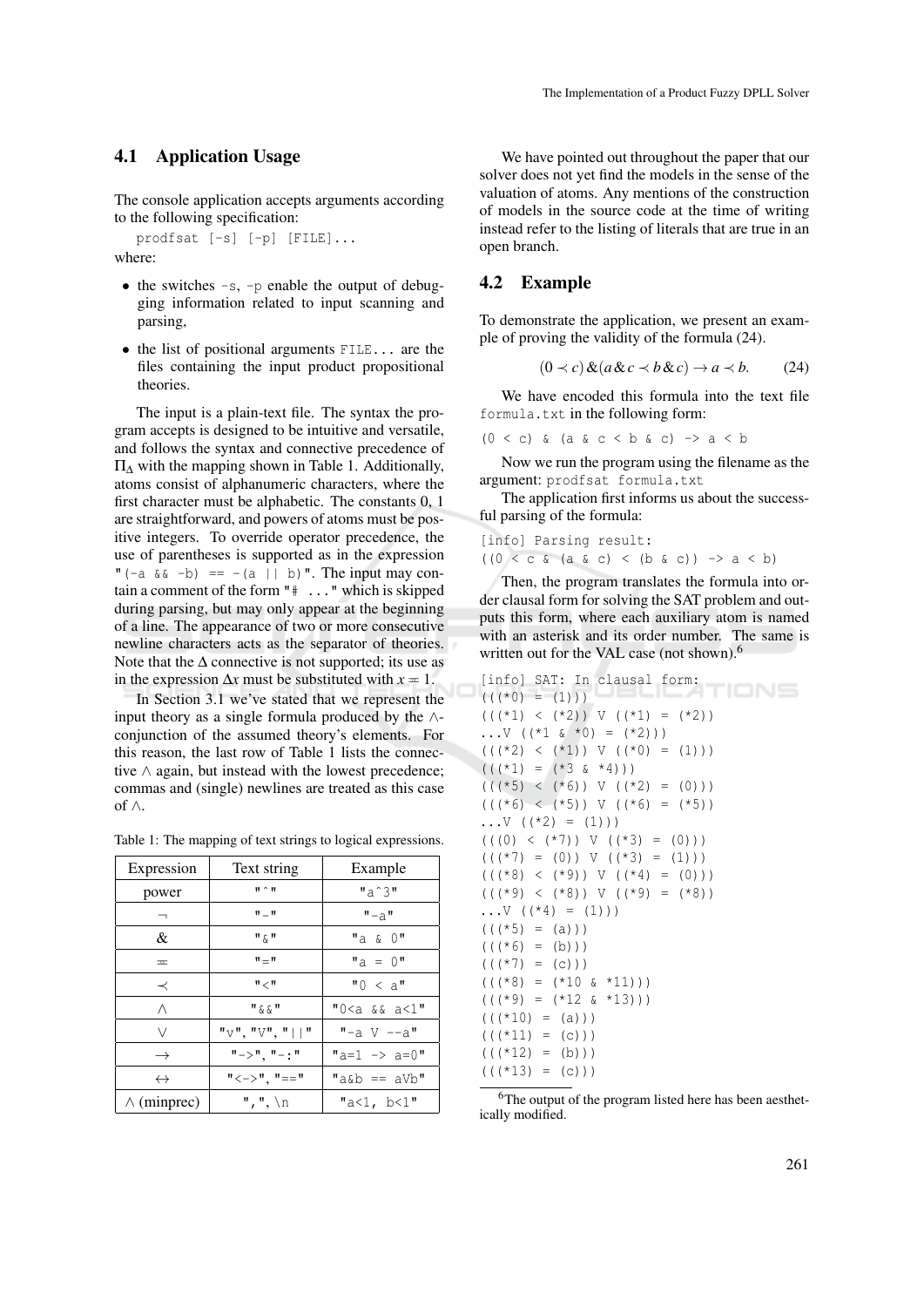Finally, the application outputs the results of SAT and VAL testing.

```
[info] Satisfiability: true
[info] Satisfied literals:
(*12) = (0)(*11) = (0)(*10) = (0)(*1) = (0)[info] Satisfiability of negation: false
```
We find that the formula is satisfiable (if every atom has the value 0, the antecedent is false) and its ≺-negation is unsatisfiable (the formula is valid).

### 4.3 Technical Details

The application is implemented in the C++ language. In the source code we utilize features of modern C++ standards up to C++20, for the purpose of straightforward representation (structured binding declaration of tuple elements, list initialization), and to achieve efficient memory handling (move semantics, mandatory copy elision).

While the implementation strives to be operatingsystem agnostic, it has only been tested in the Linux environment. The complete list of build and runtime dependencies, as well as the instructions to build the project are documented on the project's website.

# 5 EVALUATION

SCIENCE *AND* 

To validate the correctness of the implementation and evaluate its performance, we have created the set of 69 test formulae originating in fuzzy logic literature (Hajek, 2001; Guller, 2020) and some of our custom ´ input. The formulae comprise the axioms of Hájek's basic logic (8 formulae), the properties of basic logic (49 formulae), product logic axioms and formulae proved in  $\Pi$  (5 formulae); two examples from Guller, and five examples created during development. The tests formulated as inputs for our solver can be found among the project's source code, and the tests may be executed by running the prodfsat\_tests program (test suite Solving).

For every formula, both the satisfiability and validity checks have been performed. The samples from (Hajek, 2001) should all be tautologies, others are ei- ´ ther tautologies, only satisfiable, or unsatisfiable.

We have grouped the samples by the area of their origin (e.g. BLConj consists of the properties of conjunction in basic logic), which also reflects their separation inside the project's test files, and measured

the runtime<sup>7</sup> required to prove (non-)satisfiability and (non-)validity. To conduct the measuring, the executable prodfsat\_tests was built using the default release profile of the CMake build system version 3.18.0 and the compiler GCC version 10.1.0. The measurements were recorded five times, each time after clearing the system's cache. The results in milliseconds are provided in Table 2, where SD stands for standard deviation and NM is the mean normalized by the size of group.

Table 2: Measurement of runtime of test samples in mil**liseconds** 

|                | Group              | <b>Size</b> | <b>Mean</b> | <b>SD</b> | <b>NM</b> |
|----------------|--------------------|-------------|-------------|-----------|-----------|
|                | <b>BLAxioms</b>    | 8           | 709.2       | 43.51     | 88.65     |
|                | <b>BLConj</b>      | 8           | 966.4       | 35.75     | 120.80    |
| uage.<br>$C++$ | <b>BLC</b> onstant | 3           | 4.4         | 0.55      | 1.47      |
| ntfor-         | <b>BLDisj</b>      | 8           | 953.2       | 12.32     | 119.15    |
| on of          | <b>BLEquiv</b>     | 9           | 1017.2      | 15.56     | 113.02    |
| effi-          | <b>BLImpl</b>      | 3           | 107.0       | 2.55      | 35.67     |
| atory          | <b>BLNegation</b>  | 6           | 54.6        | 3.44      | 9.10      |
| ating-         | BLStrongConj       | 6           | 706.2       | 12.83     | 117.70    |
| linux          | <b>BLMisc</b>      | 6           | 519.2       | 25.17     | 86.53     |
| atime<br>d the | ProductLogic       | 5           | 115.4       | 2.51      | 23.08     |
|                | Guller             | 2           | 234.6       | 4.56      | 117.30    |
|                | Custom             | 5           | 135.2       | 6.14      | 27.04     |
|                | <b>Total</b>       | 69          | 5587.4      | 90.03     | 80.98     |

As can be seen in Table 2, the average time of running the full suite of samples is 5.59 seconds, and the average time to run a single pair of SAT and VAL tests is 80.98 ms. The measurements of individual test samples (omitted for brevity) would reveal that the minimum runtime was in some cases (BL axiom 2 and 8, BL constant samples, etc.) as low as only a few hundred microseconds.

We have yet to establish a set of benchmark tests to be able to perform comparative empirical evaluation with other existing approaches. The construction of such a benchmark is considered for future work. The MNiBLoS solver (Vidal, 2016) mentioned in Section 1 is the closest to our solution in its goals, but for now, only the small intersection of the results on BL axiom samples may be discussed.

In (Vidal, 2016, Sect. 4.2), the first set of measurements has been conducted over the product generalizations of BL axioms of the form  $(p^n \& q^n) \rightarrow p^n$ .

 $7$ The measurements were conducted on a personal computer with the CPU frequency of 3.31 GHz; the implementation is single-threaded.